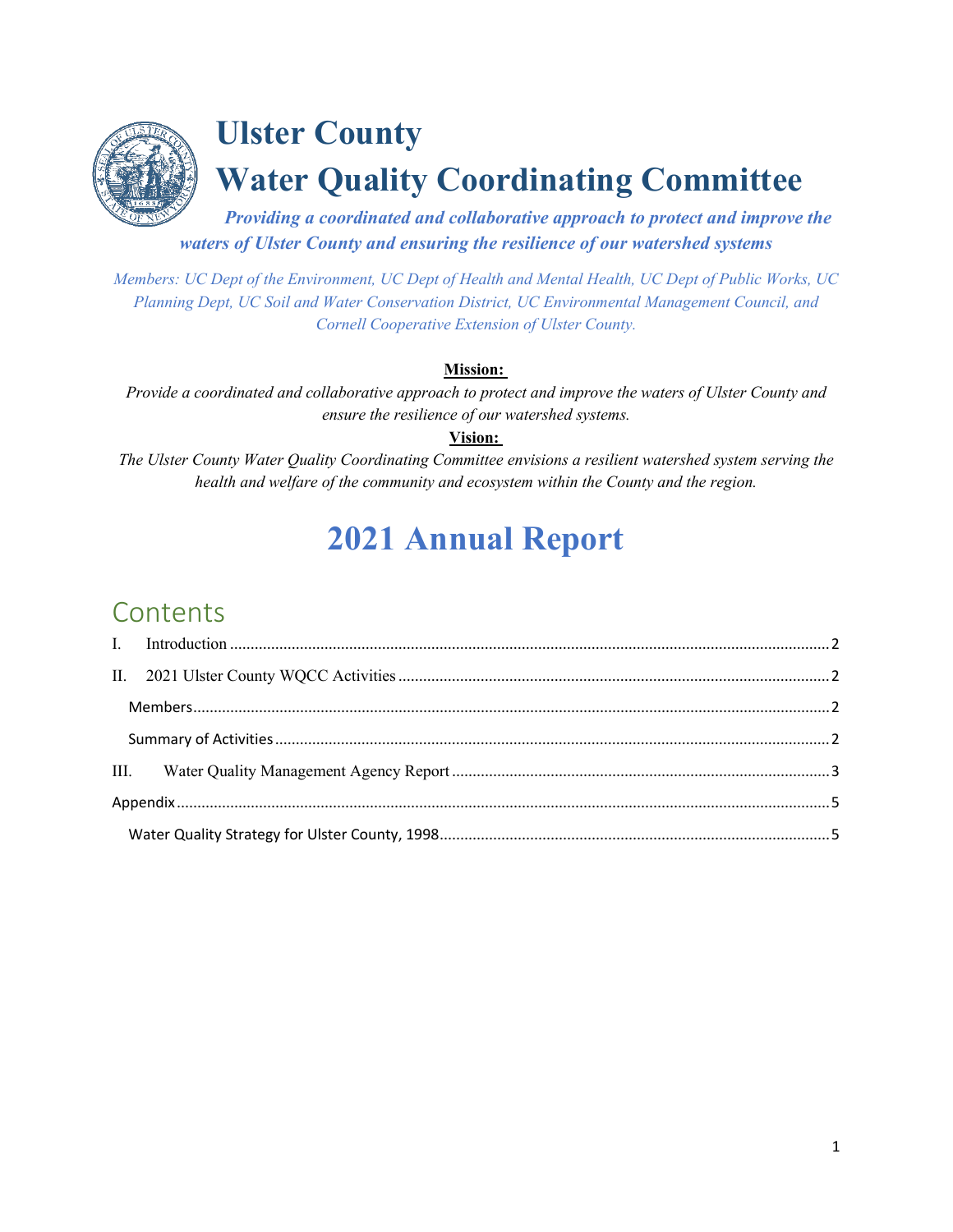### <span id="page-1-0"></span>I. Introduction

The Ulster County Department of the Environment was appointed the County's Water Quality Management Agency in 2017 by the Ulster County Legislature, pursuant to New York State County Law Article 5 § 220-A. The Department of the Environment has the responsibility of meeting the requirements of the U.S. Environmental Protection Agency Phase II Stormwater Program (MS4 program) which requires coordination regarding stormwater management. They must also respond to an ongoing need and responsibility to drinking water protection and watershed management planning, as well as identifying and addressing significant changes due to climate change. As the Water Quality Management Agency, the Department of Environment convened the Ulster County Water Quality Coordinating Committee (UCWQCC) in 2019 for the purpose of coordinating and collaborating with other agencies and organizations to ensure resilience in our watershed systems.

## <span id="page-1-1"></span>II. 2021 Ulster County WQCC Activities

#### <span id="page-1-2"></span>Members

The 2021 UCWQCC was made up of the following organizations:

- Ulster County Department of the Environment
- Cornell Cooperative Extension of Ulster County
- Ulster County Department of Health
- Ulster County Department of Planning, Economic Development and Transportation
- Ulster County Department of Public Works
- Ulster County Environmental Management Council
- Ulster County Soil and Water Conservation District

#### <span id="page-1-3"></span>Summary of Activities

The UCWQCC met six times in 2021. These included hosting three open meetings and inviting community partners, other agencies, and non-profits. A summary of the Committee's activities is below:

**February 8th :** The main discussion topics were ideas for speakers in 2021 and the CATALUM SPDES Permit public comment period and DEIS review as it related to the Lower Esopus.

**February 18th :** This was a special presentation open to local partners. Brian Yellen, UMASS Amherst, presented on sediment processes in the Catskills, Lower Esopus, and the Hudson River Estuary.

**April 12th :** This was an open meeting of the WQCC and the Committee hosted Guy Foster, Water Quality Networks & Research, Section Chief, US Geologic Survey (USGS), for a presentation on the USGS Gage network and data collection in Ulster County. Other meeting topics included the DEIS review of the CATALUM SPDES Permit, Ulster County stormwater updates, and community updates.

**June 14th :** The June meeting of the UCWQCC included a presentation by Natalie Browne, NYSDEC, on the Water Quality Improvement Program WQIP funding. The other topics discusses were the Ashokan releases to the Lower Esopus, an update on the ARWG comments on the DEIS, and member updates.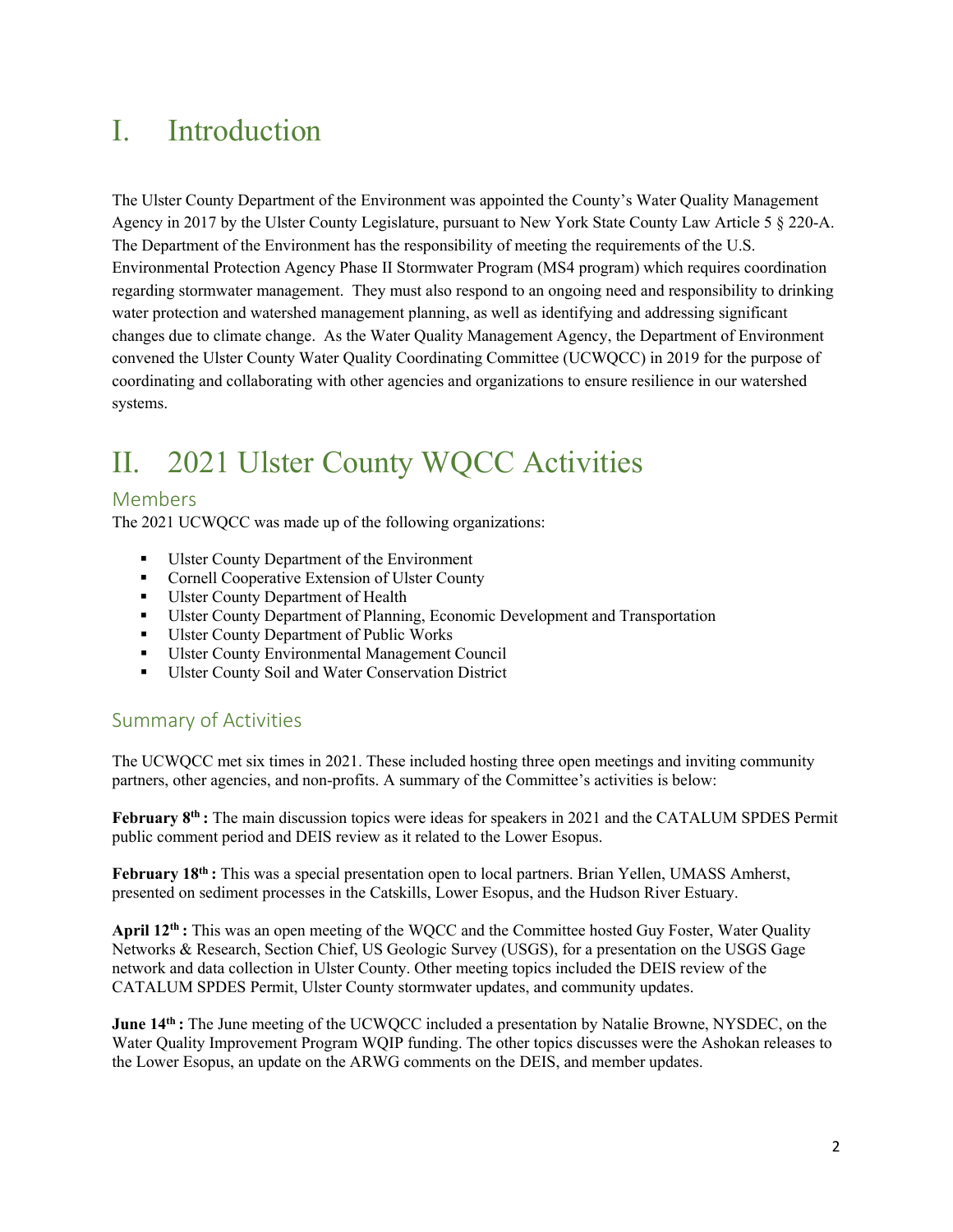**October 18<sup>th</sup> :** The October meeting of the UCWQCC involved a presentation by Chana Friedenberg, Hudson Valley Regional Council. Chana gave an update on the Drinking Water Source Protection Program (DWSP2). Other topics included Ulster County Stormwater updates, member updates, and speaker ideas for the December meeting.

**December 13<sup>th</sup> :** The final meeting of the UCWQQ of 2021 included two presentations. Steven Winkley, New York Rural Water Association, presented on local groundwater pollution and resources. Tom Niekrewicz, Hudson River Estuary Program, presented on the Estuary Program and upcoming water quality monitoring efforts. Other discussion topics were the County's MS4 program, updates on the Lower Esopus, DWSP2 updates, PFOA testing in drinking water, the County's upcoming Natural Resources Inventory project, member updates, the 2021 annual report, speaker ideas for the next year, and the 2022 meeting schedule.

The Committee web page hosts meeting information and the yearly meeting schedule. <https://ulstercountyny.gov/environment/ulster-county-water-quality-coordinating-committee>

#### **Goals of the UCWQCC for 2022 include**

- Making more connections to agriculture and regenerative agriculture techniques and how it relates to water quality.
- Updating the Water Quality Strategy for Ulster County

#### **Proposed presentations in 2022 include**

- CSO's
- Small stream, waterbody, and wetland protections
- Emerging contaminants

## <span id="page-2-0"></span>III. Water Quality Management Agency Report

New York State County Law Article 5 § 220-A outlines annual reporting requirements for the County's Water Quality Management Agency. The purpose of the report is to identify needs and document progress in water quality management. Resources and organizations for more information are listed where applicable.

#### **1. Recommended changes in surface and groundwater classification**

No recommendations at this time

#### **2. Status and results of water quality monitoring activities**

The following entities are actively monitoring water quality in Ulster County

- a. [United State Geological Survey \(USGS\)](https://waterdata.usgs.gov/nwis/qw)
- b. [NYSDEC](https://www.dec.ny.gov/chemical/23848.html)
- c. [Department of Health Drinking Water](https://ulstercountyny.gov/water-testing)  Monitors public water supply
- d. Citizen Science and other monitoring activities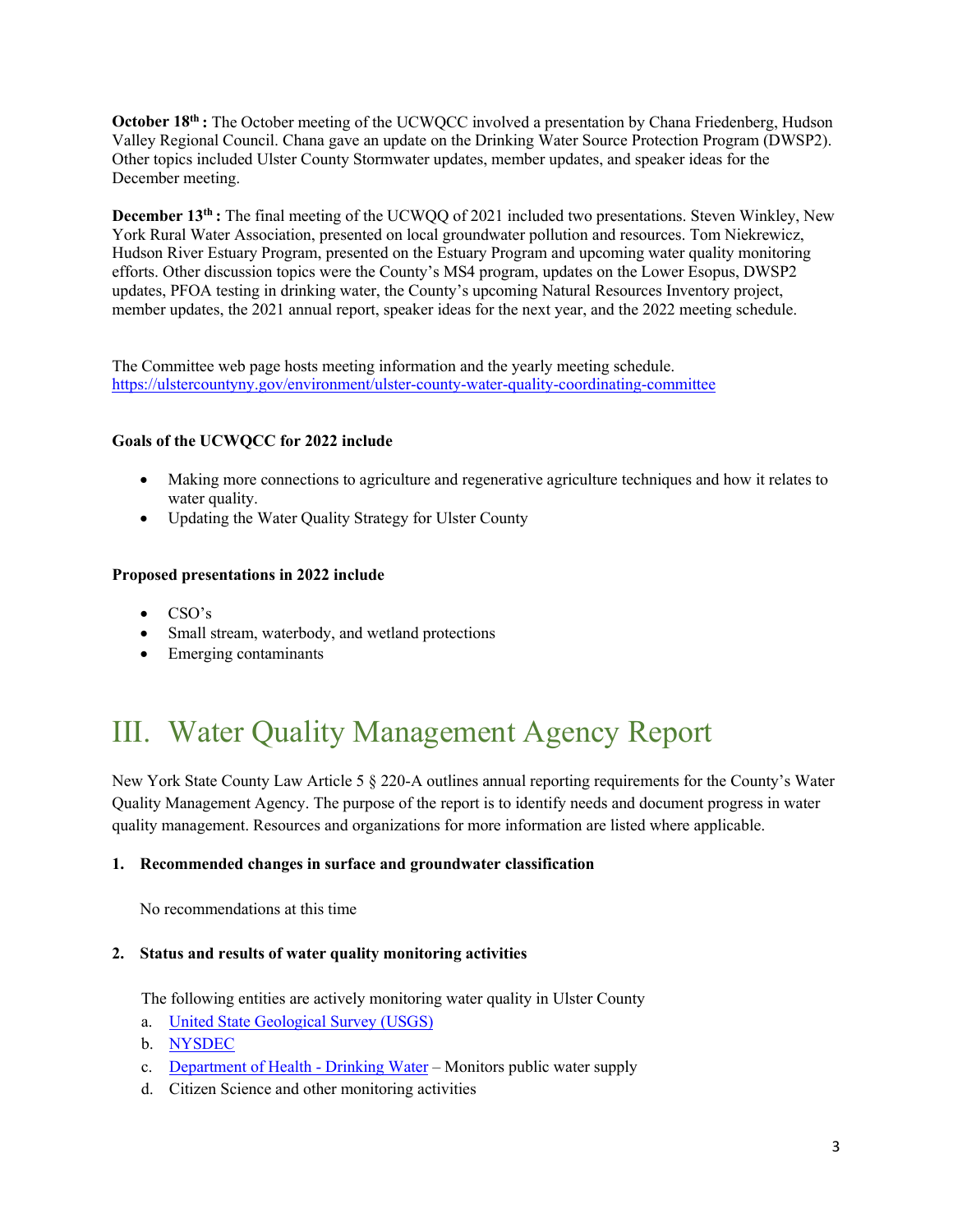- i. [NYSDEC water reports](https://www.dec.ny.gov/lands/77832.html)
- ii. [Riverkeeper](https://www.riverkeeper.org/water-quality/)

#### **3. Status of facilities construction**

Nothing to report

#### **4. Onsite sewage facilities programs**

No report at this time

#### **5. Hazardous and toxic materials disposal**

No report at this time

#### **6. Status of point sources control and operation**

One of the larger challenges for surface water in Ulster County is the management of the Lower Esopus, which in large part is dictated by the NYCDEP operations of the Ashokan Reservoir. In 2021 there was the opportunity to review the Draft Environmental Impact Statement regarding the NYCDEP Modification to the CATALUM SPDES Permit and proposed turbidity control measures. For more information see: <https://www.dec.ny.gov/lands/79771.html>

#### 7. **Nonpoint source management**

These entities are programmatically working on nonpoint source management in Ulster County

- a. [Cornell Cooperative Extension of Ulster County](http://ulster.cce.cornell.edu/)
- b. [Ulster County Soil and Water Conservation District](https://ucswcd.org/)
- c. [Ashokan Watershed Stream Management Program](https://ashokanstreams.org/)

#### **8. Economic and demographic changes**

The [2020 Census](https://data.census.gov/cedsci/all?g=0500000US36111) was released during the reporting year. Any analysis of water quality and infrastructure may include these data moving forward.

#### **9. Assessment of water quality condition in the County**

These entities and programs assess water quality conditions in Ulster County

- a. [NYSDEC Stream Classifications](https://www.dec.ny.gov/pubs/109457.html)
- b. [Drinking Water Source Protection Program \(DWSP2\)](https://www.dec.ny.gov/chemical/115250.html)

#### **10. Quantification of needs to improve water quality management**